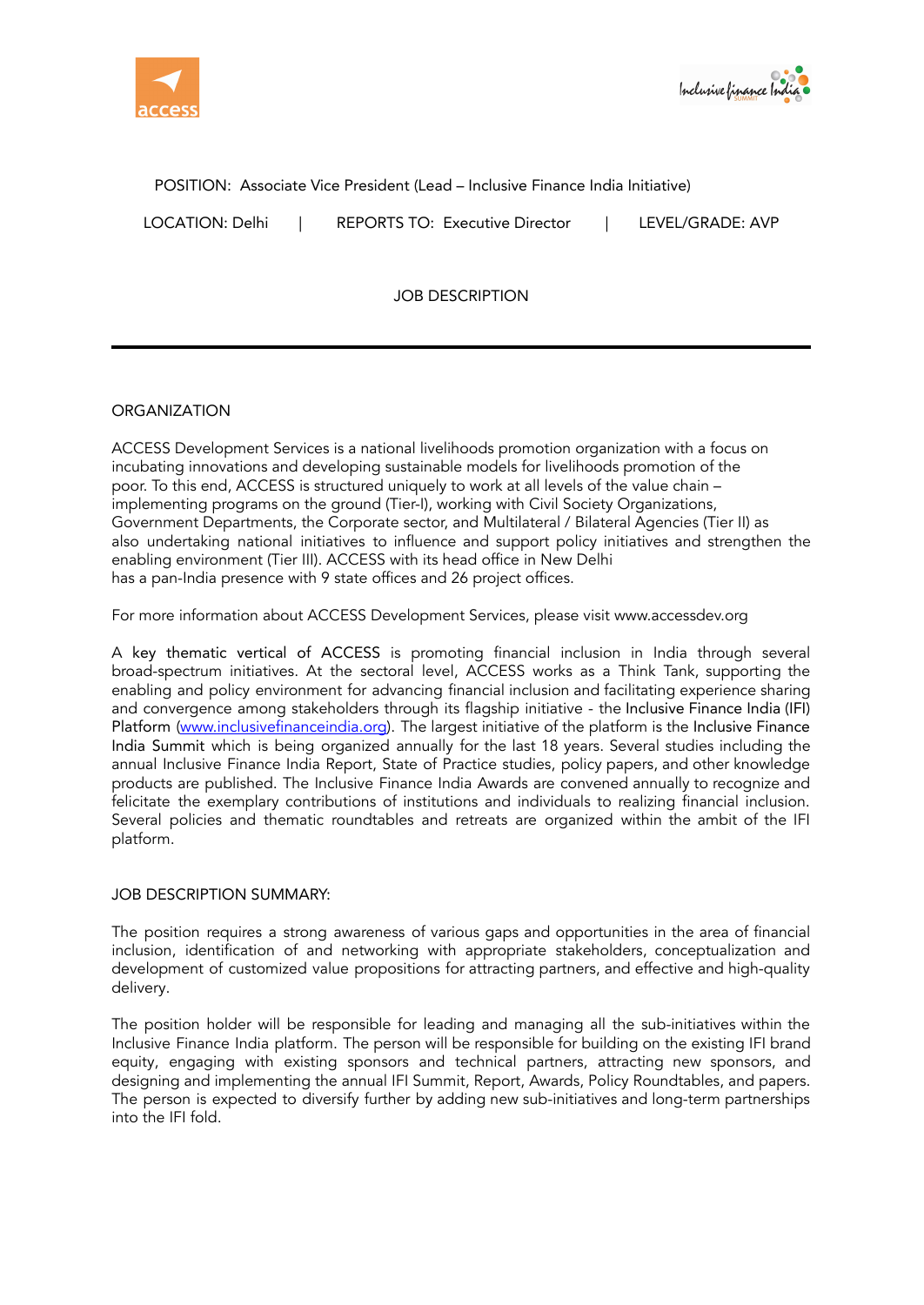



She/he is also expected to support and guide other teams as required in the delivery of technical assistance, institutional assessments, and consulting assignments in financial and digital inclusion and literacy.

#### ROLES AND RESPONSIBILITIES:

#### Program Development and Resource Generation

- Responsible for developing the business strategy and annual plans for the Inclusive Finance India Initiative and being accountable for the achievement of the plan.
- Manage relationships with current funders and partners and identify and develop relationships with new strategic and relevant stakeholders and funding partners
- Explore new program opportunities based on a structured assessment of gaps and opportunities in the financial inclusion landscape and accordingly widen the scope of IFI initiative to introduce the most topical, new themes and initiatives in the IFI platform

#### Leading the Inclusive Finance India Initiative

- Lead the team in managing the current sub-initiatives of IFI annual Summit, Inclusive Finance India Report, Inclusive Finance India Awards, Webinars, Sectoral studies and policy papers, and Thematic and policy roundtables
- Proactively engage with a diverse set of stakeholders, including potential sponsors (both public and private institutions), technical partners, relevant government departments, regulators, and apex development institutions of the government, with appropriate value propositions and expand the ambit of stakeholder relationships in the IFI platform
- Develop and implement communication strategy including PR strategy and social media presence for promoting IFI initiative within and outside the country
- Identify and implement strategies for broadening the base of participants in Inclusive Finance India in terms of attracting new institutional categories, as well as international stakeholders.
- Identify and implement strategies for enhancing the visibility of the IFI platform through the use of effective communication, use of technology, and other means.

#### Organizational Leadership

- Effectively represent the organization in sectoral forums, conferences, thematic work groups/task forces, etc.
- Ensure effective dissemination of studies and policy briefs/papers through policy briefs, blog posts, social media, etc.
- Provide support and guidance in the development of organizational communication materials including brochures, annual reports, websites, etc.
- Contribute to overall organizational strategy and direction

#### KEY QUALIFICATIONS AND SKILLS:

- Minimum work experience of 8 years, including experience in the financial Inclusion/microfinance sector (MFI, BC, Bank, Fintech, Insurance Company, NGO, Investor, Donor, Rating/technical/research agency etc.)
- MBA/ Post graduate from a reputed University/Business school
- Good knowledge about and exposure to policy and operational issues in financial inclusion
- Experience in proposal development and program planning, monitoring, and reporting
- Ability to network and build and maintain strategic relationships with a diverse set of stakeholders and to market propositions to stakeholders
- Ability to lead a team; good inter-personal skills and a team player
- High level of writing and communication skills, strong command of the English language, both written and verbal
- Willingness to travel extensively